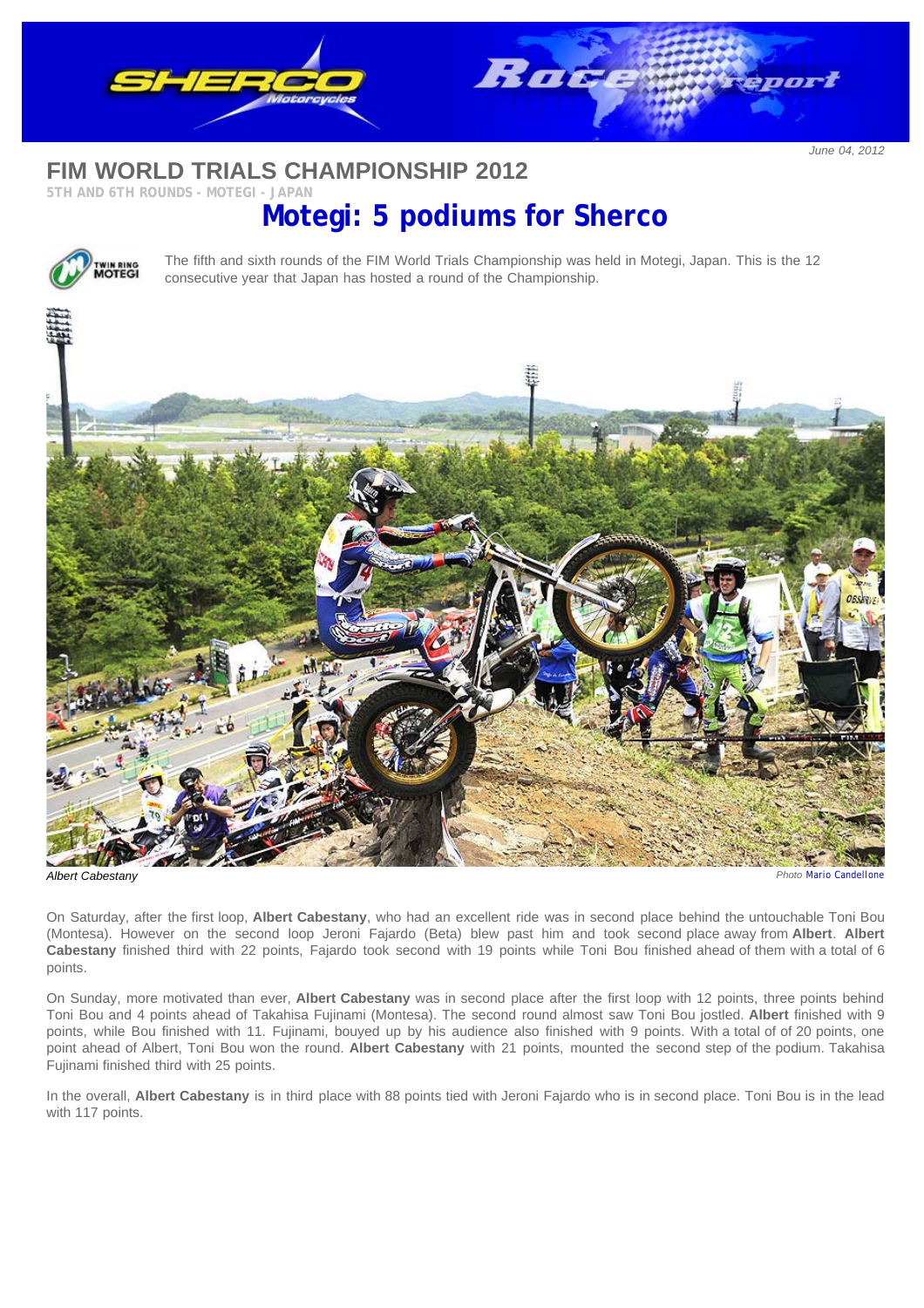

*Alexandre Ferrer Photo [Mario Candellone](http://www.phototrial.it/)*

In the Junior class, **Alexandre Ferrer** was anticipating a victory in this round. With a 4 point first loop he was in first place, Francesc Moret (Montesa) was 3 points behind and Pol Tarres (JTG) was 4 points behind. However tragedy struck, in the first loop **Alexandre** had 0's in sections 9 and 15, but in the second loop he had lost 10 points in those two sections, his total of 15 points relegated him into third place. Pol Tarres finished first with 11 points and Francesc Moret was second with 13 points. **Cedric Tempier**, in his first race in Japan, finished ninth with 29 points. **Håkon Pedersen** finished 12th with 33 points.

On Sunday, **Alexandre Ferrer** was determined to not let the victory go to anyone but him. With 6 points in the first loop Alexandre was already marked by his competitors, Pol Tarres only managed to match **Alexandre**. With 12 points, **Cedric Tempier** was working hard to make the podium. In the second loop, **Alexandre** hit a home run with "0" points. Pol Tarres had 6 points again and **Cedric** was third with 10 points. With a total of 6 points, **Alexandre Ferrer** mounts the top step of the podium. Pol Tarres follows with 12 points and **Cedric Tempier** finished third with 22 points. **Håkon Pedersen** also improved his results by finishing sixth with 28 points.

In the overall, **Alexandre Ferrer** widened the gap over his pursuers. With 115 points he is ahead of Pol Tarres by 25 points and ahead of Francesc Moret by 30 points. **Cedric Tempier** is sixth with 57 points and **Håkon Pedersen** seventh with 52 points.





*Cédric Tempier Photo [Mario Candellone](http://www.phototrial.it/) Håkon Pedersen Photo [Mario Candellone](http://www.phototrial.it/)*

This was an excellent weekend for the Sherco Team riders with five podiums: the second place of **Albert Cabestany**, the first of **Alexandre Ferrer** and third of **Cedric Tempier**.

The whole Sherco team looks forward to seeing you in Peñarroya Spain on June 16th and 17th for the seventh and eighth round of the championship.